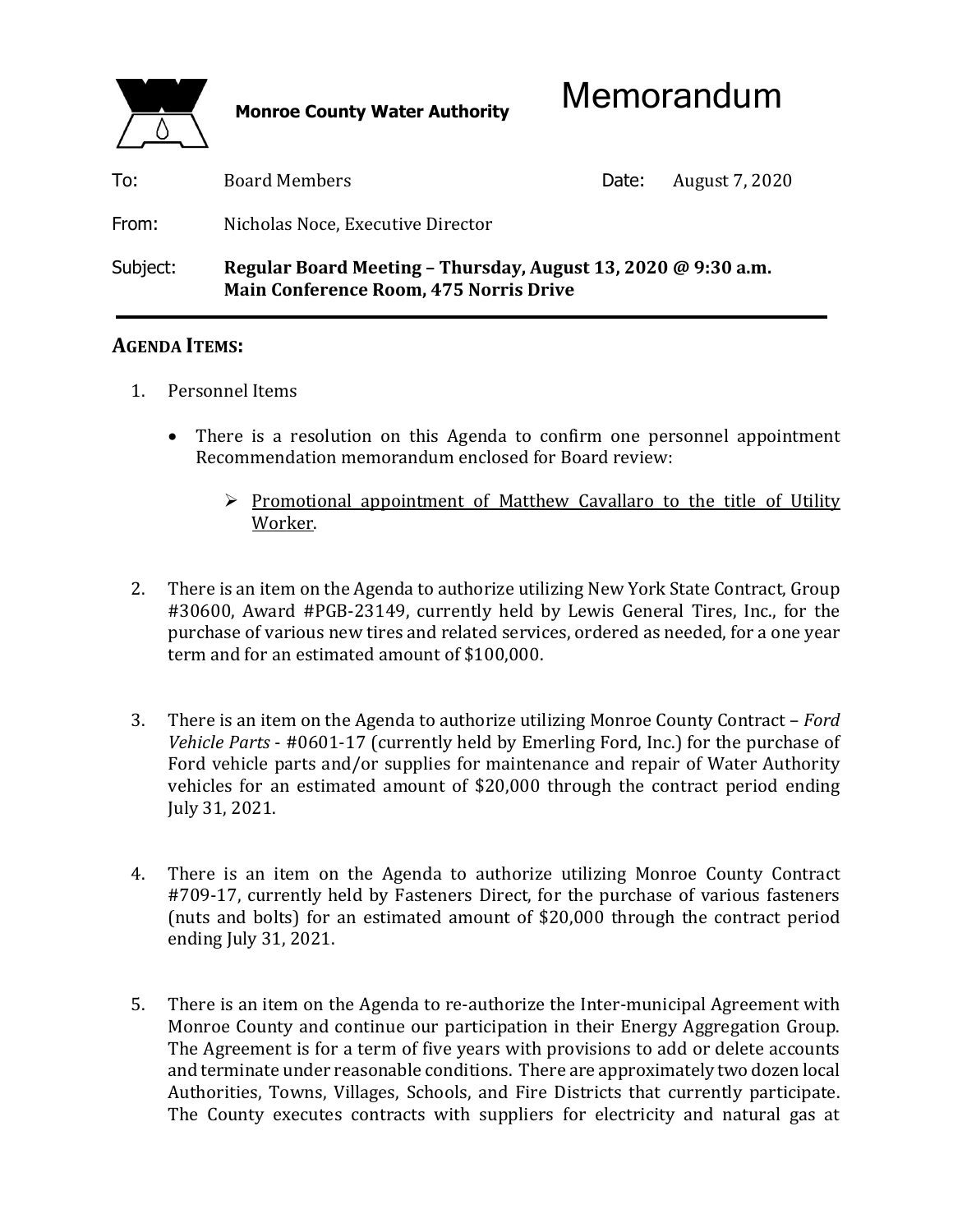reduced rates, which are then available to the participants. The Authority has been a member for twenty years, and during that time has saved over \$3.1 million over electrical utilities' rates. In addition to energy cost savings, the County program offers free load shedding program management, bill consolidation, budget forecasting, and year-end summary reports.

 6. There is an item on the Agenda to award a contract for the 20-inch Pump Isolation Valve. This contract includes furnishing and delivering one 20-inch flanged resilient wedge gate valve for the Shoremont Water Treatment Plant. There were five responsive bids submitted. Our recommendation is to award this contract to Upstate Valve and Control, Inc., for the bid amount of \$14,850.



 7. There is an item on the Agenda to award a contract for fabrication of a fiberglass shelter for the Thornell Booster Pump Station to the low responsive, responsible bidder, MEKCO, A Division of Concept Works, for the bid amount of \$21,979. See enclosed Memorandum from Chris J. LaManna, P.E.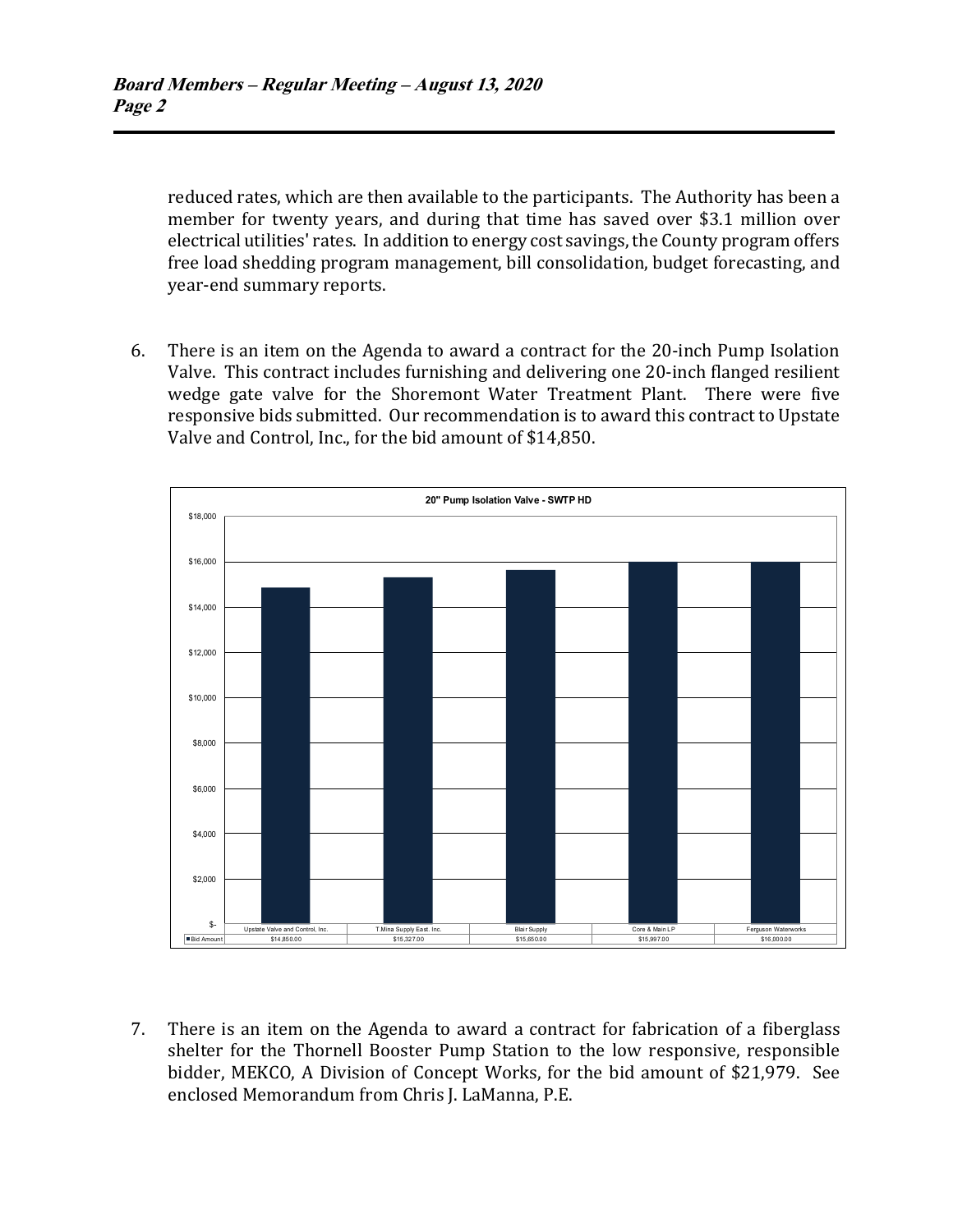

 8. There is an item on the Agenda to standardize on General Electric Industrial Communications LLC MDS ("GE MDS") equipment for the Authority's supervisory control and data acquisition (SCADA) radio communication systems for monitoring and control of water treatment plants, storage sites, booster pumping stations, and other remote facilities.

 Staff determined that GE MDS provides the most durable, reliable, and cost efficient equipment for the Authority's SCADA radio communication systems for the reasons outlined in the attached August 4, 2020 memorandum from Chris J. LaManna, P.E., Director of Production and Transmission.

 9. There is an item on the Agenda to award a contract for the Brockport Water Treatment Plant Demolition, Phase III project in the Town of Hamlin. The project involves demolition of the west side of the Brockport Water Treatment Plant and the elevated backwash tank located at 8100 Newco Drive. There were four bids submitted. Our recommendation is to award this project to the low responsive, responsible bidder, Frederico Demolition, LLC in the bid amount of \$82,694. Frederico Demolition, LLC has successfully completed work for the Water Authority in the past.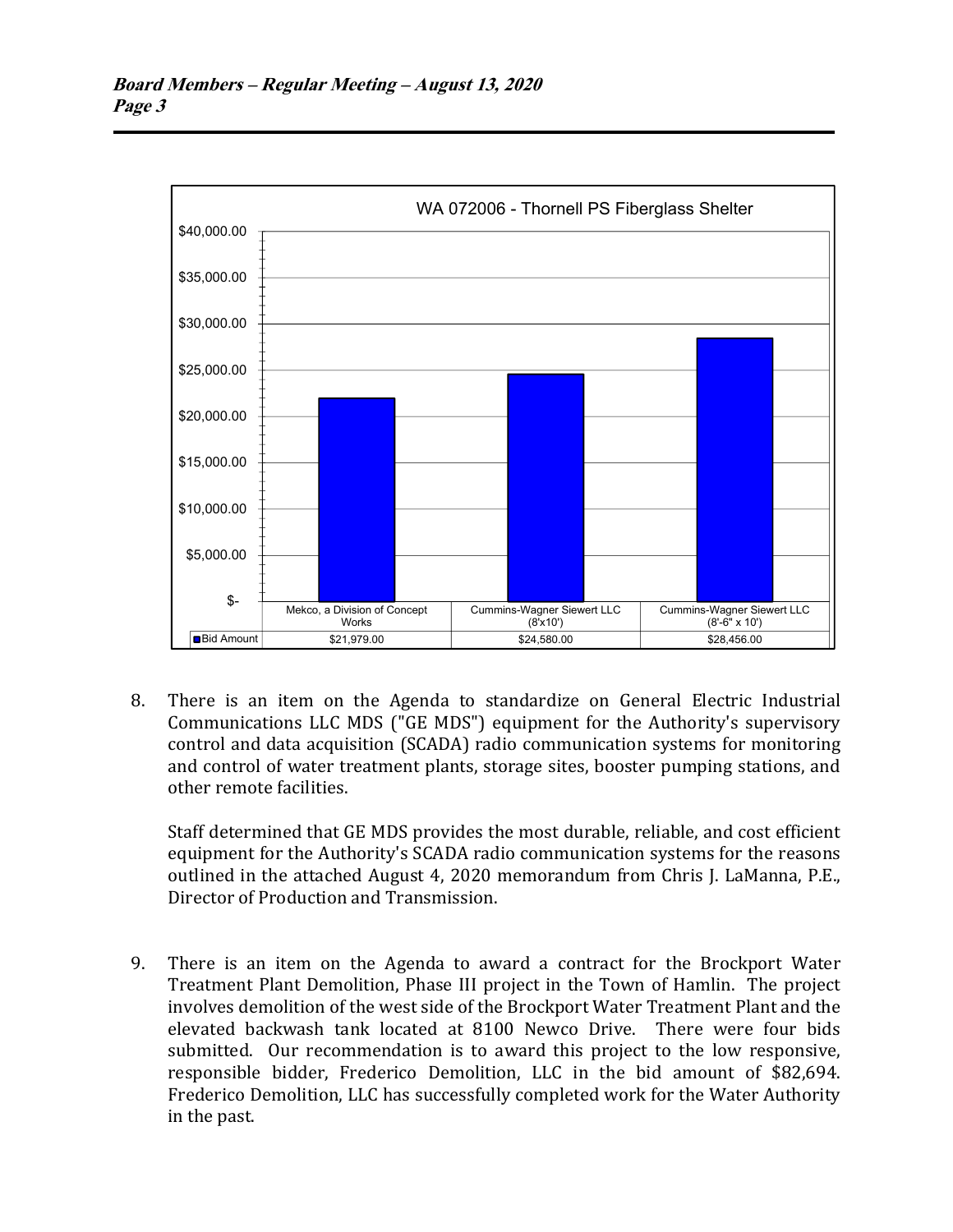

- 10. There is an item on the Agenda to amend Resolution #20-113 to correct the model name of the large plotter/printer and associated equipment to be purchased under New York State Contract from Océ ColorWave 3500 System to Océ ColorWave System. The vendor can no longer supply the 3500 model, so they will be substituting with a newer model, which offers the same features and for the same price as the Model 3500.
- 11. The Authority's standard compliance resolution.
- 12. There are items on the Agenda to approve the Authority's  $2<sup>nd</sup>$  Quarter Investment Report for period ending June 30, 2020, and the 2nd Quarter Financial Report for period ending June 30, 2020. These reports are enclosed for Board review.

## *There may be additional items placed on the Agenda not finalized for this mailing.*